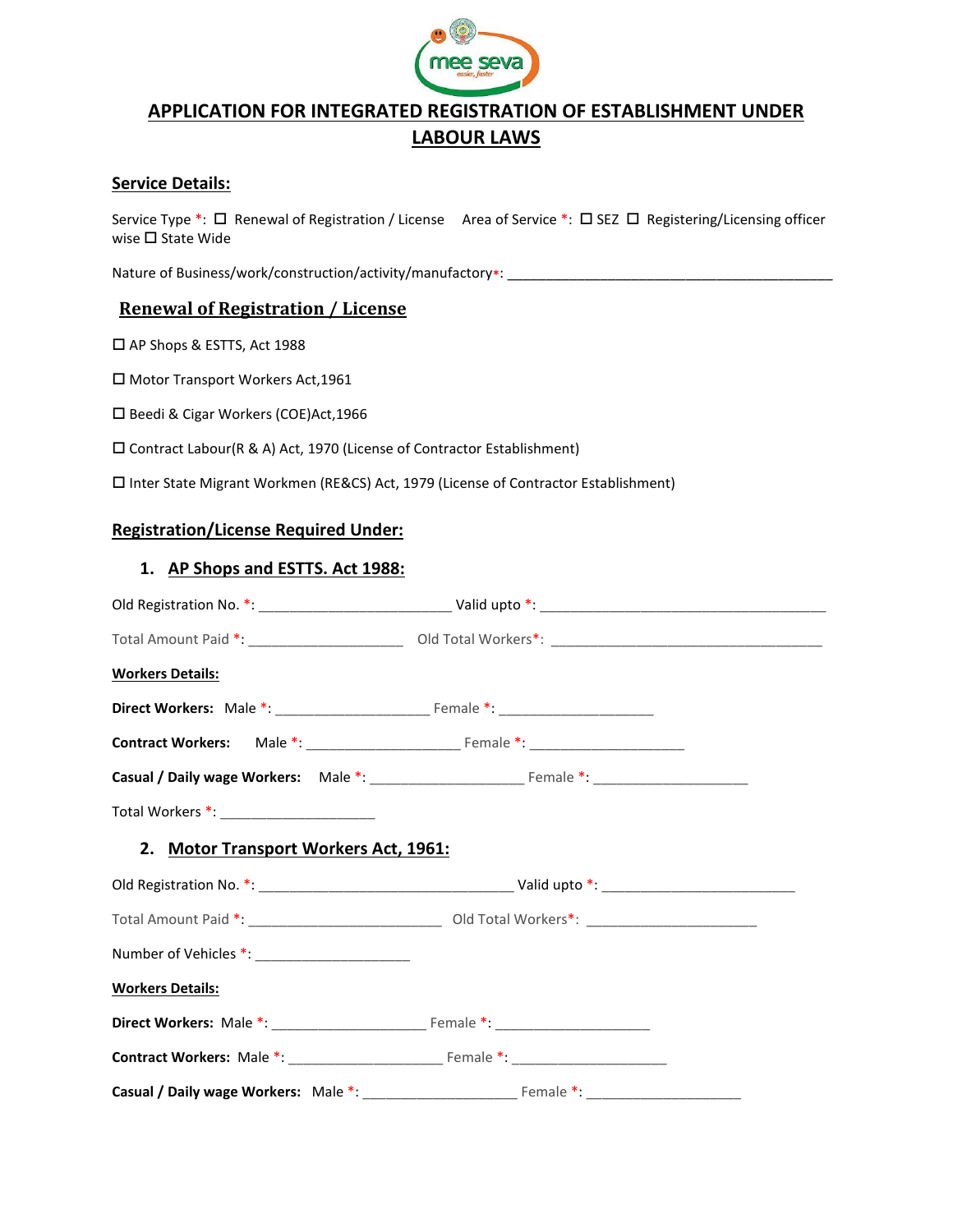

Total Workers \*: \_\_\_\_\_\_\_\_\_\_\_\_\_\_\_\_\_\_\_\_

#### Details of Motor Transport Vehicles:

| S.No | <b>Vehicle Number</b> |
|------|-----------------------|
|      |                       |
|      |                       |
|      |                       |
|      |                       |

# 3. Beedi & Cigar Workers (COE) Act,1966:

| <b>Establishment Types:</b>                                        |                                                                                                |
|--------------------------------------------------------------------|------------------------------------------------------------------------------------------------|
|                                                                    | Industrial Premises: □ with power driver machinery □ without power driver machinery            |
| <b>Workers Details:</b>                                            |                                                                                                |
|                                                                    |                                                                                                |
|                                                                    |                                                                                                |
|                                                                    |                                                                                                |
|                                                                    | 4. Contract Labour(R & A) Act, 1970 (License of Contractor Establishment):                     |
|                                                                    | Old Details of Contract Labour(R & A) Act, 1970 Or Inter State Migrant Workmen(RE&CS)Act, 1979 |
|                                                                    |                                                                                                |
|                                                                    |                                                                                                |
|                                                                    | Old Total Workers of Contract Labour(R & A) Act, 1970 (License of Contractor Establishment)*:  |
| <b>Principal Employer Establishment Details:</b>                   |                                                                                                |
| Whether Form-V issued by the Prl. Employer *: $\Box$ Yes $\Box$ No |                                                                                                |
|                                                                    | Agreement No.*: Manual Date of Contractor Agreement*: Manual Date of Contractor Agreement*:    |
|                                                                    |                                                                                                |
|                                                                    |                                                                                                |
|                                                                    |                                                                                                |
|                                                                    |                                                                                                |

Registration Certificate Valid Years For\*: 1/2/3 Years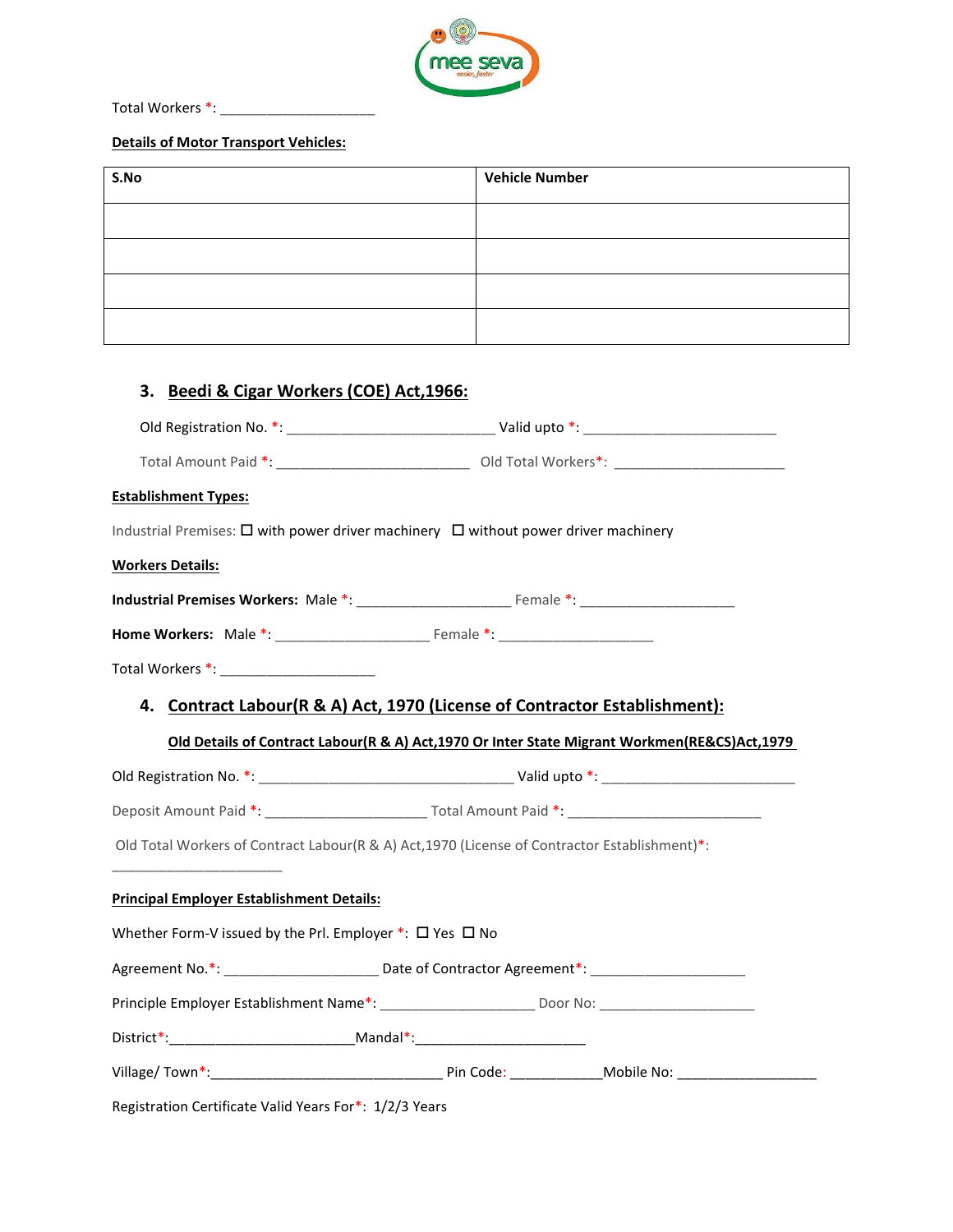|    |                                                  |                                                           | e sev                                                                                                |                                                                                                                                                                                                                                                                                                                                       |
|----|--------------------------------------------------|-----------------------------------------------------------|------------------------------------------------------------------------------------------------------|---------------------------------------------------------------------------------------------------------------------------------------------------------------------------------------------------------------------------------------------------------------------------------------------------------------------------------------|
|    | <b>Workers Details:</b>                          |                                                           |                                                                                                      |                                                                                                                                                                                                                                                                                                                                       |
|    |                                                  |                                                           |                                                                                                      |                                                                                                                                                                                                                                                                                                                                       |
|    |                                                  |                                                           |                                                                                                      |                                                                                                                                                                                                                                                                                                                                       |
|    |                                                  |                                                           |                                                                                                      |                                                                                                                                                                                                                                                                                                                                       |
| 5. |                                                  |                                                           |                                                                                                      | <u>Inter State Migrant Workmen (RE&amp;CS)Act,1979 (License of Contractor Establishment):</u>                                                                                                                                                                                                                                         |
|    |                                                  |                                                           |                                                                                                      | Old Details of Contract Labour(R & A) Act, 1970 Or Inter State Migrant Workmen(RE&CS)Act, 1979                                                                                                                                                                                                                                        |
|    |                                                  |                                                           |                                                                                                      |                                                                                                                                                                                                                                                                                                                                       |
|    |                                                  |                                                           |                                                                                                      |                                                                                                                                                                                                                                                                                                                                       |
|    |                                                  |                                                           | Old Total Workers of Inter State Migrant Workmen (RE&CS)Act, 1979 (License of Contractor             |                                                                                                                                                                                                                                                                                                                                       |
|    | <b>Principal Employer Establishment Details:</b> |                                                           |                                                                                                      |                                                                                                                                                                                                                                                                                                                                       |
|    |                                                  | Whether Form-VI issued by the Prl. Employer *: □ Yes □ No |                                                                                                      |                                                                                                                                                                                                                                                                                                                                       |
|    |                                                  |                                                           |                                                                                                      |                                                                                                                                                                                                                                                                                                                                       |
|    |                                                  |                                                           | Employer Establishment Name*: _________________________________Door No: ____________________________ |                                                                                                                                                                                                                                                                                                                                       |
|    |                                                  |                                                           | District*:___________________________________Mandal*:___________________________                     |                                                                                                                                                                                                                                                                                                                                       |
|    |                                                  |                                                           |                                                                                                      | Village/Town*: Mobile No: Mobile No: Mobile No: Mobile No:                                                                                                                                                                                                                                                                            |
|    |                                                  | Registration Certificate Valid Years For*: 1/2/3 Years    |                                                                                                      |                                                                                                                                                                                                                                                                                                                                       |
|    | <b>Workers Details:</b>                          |                                                           |                                                                                                      |                                                                                                                                                                                                                                                                                                                                       |
|    |                                                  |                                                           |                                                                                                      |                                                                                                                                                                                                                                                                                                                                       |
|    |                                                  |                                                           |                                                                                                      |                                                                                                                                                                                                                                                                                                                                       |
|    |                                                  |                                                           |                                                                                                      |                                                                                                                                                                                                                                                                                                                                       |
|    |                                                  |                                                           | PARTICULARS OF ESTABLISHMENT / EMPLOYER (COMMON UNDER ALL THE ACTS):                                 |                                                                                                                                                                                                                                                                                                                                       |
|    | <b>ESTABLISHMENT DETAILS:</b>                    |                                                           |                                                                                                      |                                                                                                                                                                                                                                                                                                                                       |
|    |                                                  |                                                           |                                                                                                      |                                                                                                                                                                                                                                                                                                                                       |
|    |                                                  |                                                           | Company □Public Sector under Taking □Cooperative Society □ APSRTC □ Others                           | Classification of Establishment *: OProprietor Firm OPartnership Firm OPrivate Ltd. Company OPublic Ltd.                                                                                                                                                                                                                              |
|    |                                                  | Inter State Migrant(Contractor) Establishment             |                                                                                                      | Category of Establishment*: □ Shop □ Commercial Establishment □ Motor Transport Undertaking □ Building or<br>other Construction Establishment CContract Labour (Prl Employer) Establishment C Contract Labour (Contractor)<br>Establishment □ Other Establishment □ Manufacturing □ Inter State Migrant(Prl Employer) Establishment □ |
|    |                                                  |                                                           | Street/Door No. *:______________________Locality________________District*:_________________________  |                                                                                                                                                                                                                                                                                                                                       |
|    |                                                  |                                                           |                                                                                                      | Mandal*:___________________Village*:_______________________Pin Code*:_______________________Mobile No.: ____________                                                                                                                                                                                                                  |